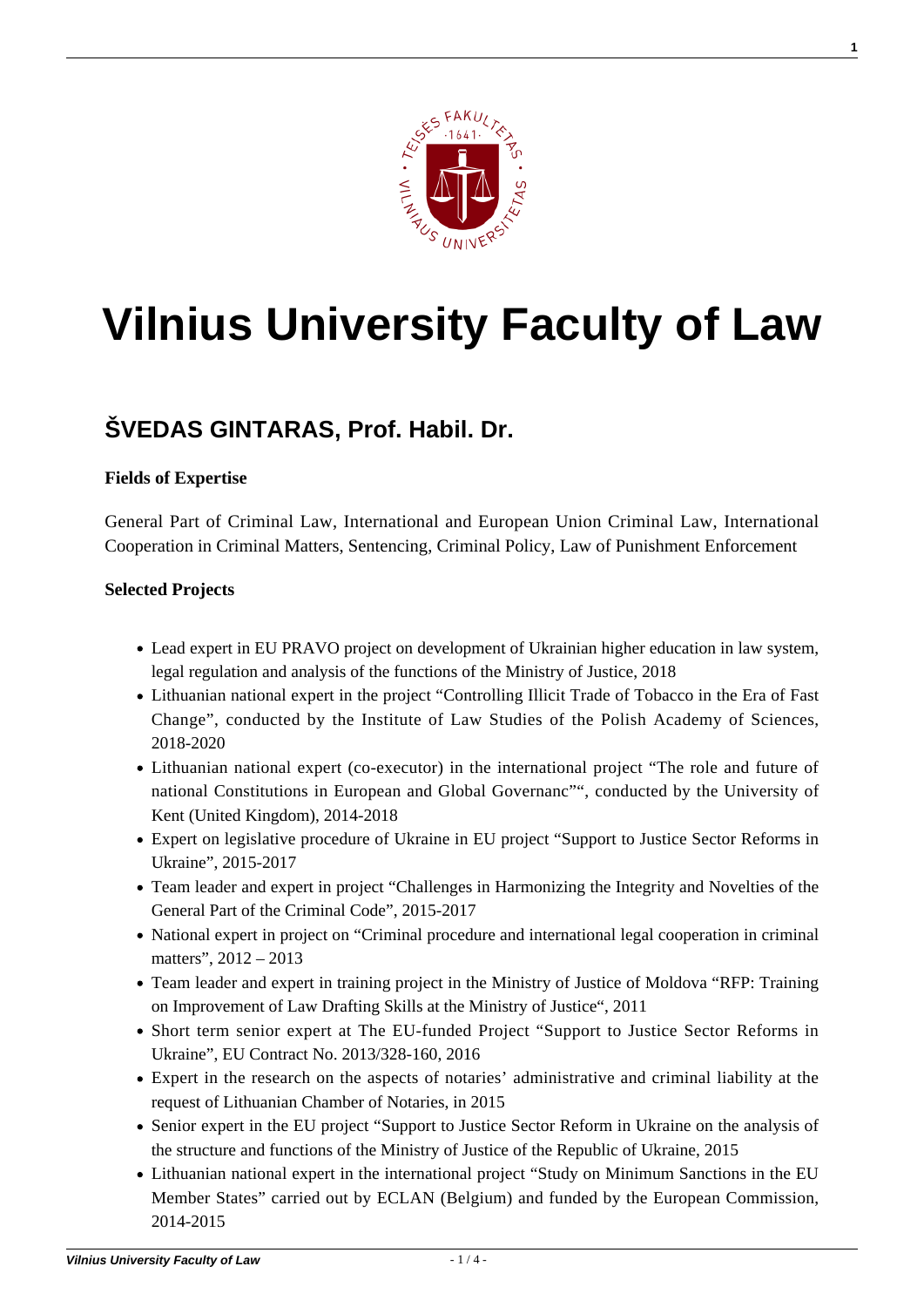- Lithuanian national expert (co-executor) in the international project "Study on Drug Trafficking penalties" carried out by the University of Vienna (Austria), 2013-2014.
- Short-term expert in the Moldova project "Aid for the Moldovan Government in Reforming the Interior Ministry and the Police, Corruption Prevention and Protection of Personal Data" carried out by GIZ (Germany) and KPMG (Romania) consortium and supported by the European Commission, 2012
- Leader and co-executor of the scientific research "Theoretical and Practical Problems of Implementation of the European Union Legal Acts, Criminal Code, Criminal Procedure Code and Penal Sanction Enforcement Code", 2011-2015
- Lithuanian national expert (co-executor) in the international project "Impact Assessment on a New Legislative Instrument Replacing the Council Framework Decision 2004/757 / JHA on Illicit Drug Trafficking" carried out by ECLAN (Belgium) and funded by the European Commission, 2011 -2012
- Lithuanian national expert (co-executor) in the international project "Avoiding and Resolving Conflict of Criminal Jurisdiction" carried out by the University of Bonn (Germany), 2011-2012
- Lithuanian national expert (executor) in the international project "Study on the Future Institutional and Legal Framework of Judicial Cooperation in Criminal Matters in the EU" conducted by the Ghent University (Belgium) and supported by the European Commission, 2011
- Lithuanian national Expert (executor) in the international project "Criminal Investigation and Prosecution of Crimes Affecting the Financial Interests of the EU – the Member States' dimension" carried out by the University of Luxembourg and funded by the European Commission, 2010-2011
- The European Union expert in Moldova on the aspects of European Union law, criminal law and criminal procedure, 2010-2011
- Co-executor of the Dictionary of Legal Terms (sponsor the State Lithuanian Language Commission), 2008-2011
- Short-term national expert in the project "Anti-Corruption Strengthening" funded by the European Union and carried out by the Special Investigation Service, 2008
- Lithuanian national expert (executor) in the international project "The Future of Mutual Recognition in Criminal Matters in the European Union 2008/2009" funded by the European Commission, 2008-2009
- Leader and co-executor of the scientific research "Theoretical and Practical Problems of Realization of Criminal Code and Penal Sanction Enforcement Code", 2006-2010
- Member of VU Supervision Committee in the Project "Widening of Interdisciplinary Studies in Criminology", 2006-2008
- Lithuanian national expert (executor) in the international project "The Evaluation of European Criminal Law. The Example of the Framework Decision on Combating Trafficking in Human Beings" funded by the European Commission, 2006-2007

### **Publications**

- [ŠVEDAS, G.; and ABRAMAVI?IUS, A. Tendencies and Problematical Aspects of Criminal](http://www.tf.vu.lt/wp-content/uploads/2017/09/16-Tendencies-and-Problematical-Aspects-of-Criminal-Liability-of-a-Legal-Person-in-Lithuania.pdf) [Liability of a Legal Person in Lithuania. In: ŠVEDAS, G.; MURAUSKAS, D. \(Eds.\).](http://www.tf.vu.lt/wp-content/uploads/2017/09/16-Tendencies-and-Problematical-Aspects-of-Criminal-Liability-of-a-Legal-Person-in-Lithuania.pdf) *[Legal](http://www.tf.vu.lt/wp-content/uploads/2017/09/16-Tendencies-and-Problematical-Aspects-of-Criminal-Liability-of-a-Legal-Person-in-Lithuania.pdf) [Developments during 30 Years of Lithuanian Independence: Overview of Legal Accomplishments](http://www.tf.vu.lt/wp-content/uploads/2017/09/16-Tendencies-and-Problematical-Aspects-of-Criminal-Liability-of-a-Legal-Person-in-Lithuania.pdf) [and Challenges in Lithuania.](http://www.tf.vu.lt/wp-content/uploads/2017/09/16-Tendencies-and-Problematical-Aspects-of-Criminal-Liability-of-a-Legal-Person-in-Lithuania.pdf)* [Switzerland: Springer, 2021, 299-315 p.](http://www.tf.vu.lt/wp-content/uploads/2017/09/16-Tendencies-and-Problematical-Aspects-of-Criminal-Liability-of-a-Legal-Person-in-Lithuania.pdf)
- [ABRAMAVI?IUS, A.; ŠVEDAS, G.; and VOSYLI?T?, A. Development of Property Protection](http://www.tf.vu.lt/wp-content/uploads/2017/09/3.-Development-of-Property-Protection-in-Criminal-Law-During-Lithuanias-Independence.pdf)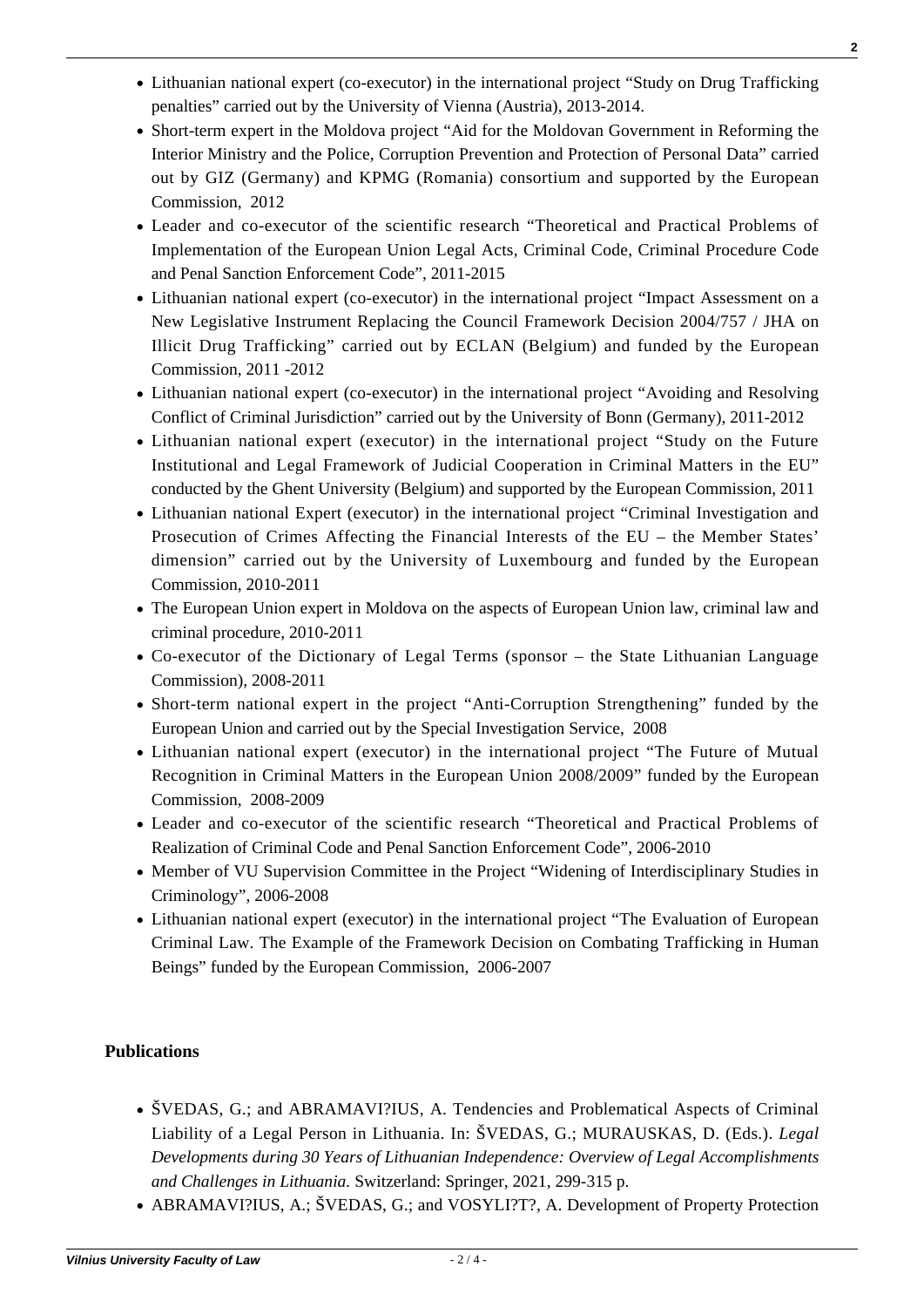[in Criminal Law During Lithuania's Independence. In: ŠVEDAS, G.; MURAUSKAS, D. \(Eds.\).](http://www.tf.vu.lt/wp-content/uploads/2017/09/3.-Development-of-Property-Protection-in-Criminal-Law-During-Lithuanias-Independence.pdf) *[Legal Developments during 30 Years of Lithuanian Independence: Overview of Legal](http://www.tf.vu.lt/wp-content/uploads/2017/09/3.-Development-of-Property-Protection-in-Criminal-Law-During-Lithuanias-Independence.pdf) [Accomplishments and Challenges in Lithuania.](http://www.tf.vu.lt/wp-content/uploads/2017/09/3.-Development-of-Property-Protection-in-Criminal-Law-During-Lithuanias-Independence.pdf)* [Switzerland: Springer, 2021, 43-59 p.](http://www.tf.vu.lt/wp-content/uploads/2017/09/3.-Development-of-Property-Protection-in-Criminal-Law-During-Lithuanias-Independence.pdf)

- ŠVEDAS, G.; MURAUSKAS, D. (Eds.). *Legal Developments during 30 Years of Lithuanian Independence: Overview of Legal Accomplishments and Challenges in Lithuania.* Switzerland: Springer, 2021. 315 p. ISBN 978-3-030-54782-0.
- ŠVEDAS, G.; VERŠEKYS, P.; LEVON, J.; PRAPIESTIS, D. *Lietuvos Respublikos baudžiamojo kodekso bendrosios dalies vientisumo ir naujovi? suderinimo išš?kiai*. Vilnius: Vilniaus Universiteto leidykla, 2017, 318 p. ISBN 978-609-459-812-8.
- JARUKAITIS, I.; ŠVEDAS, G. The Constitutional Experience of Lithuania in the Context of European and Global Governance Challenges. In: *National Constitutions in European and Global Governance: Democracy, Rights, the Rule of Law*. Eds. ALBI, A.; BARDUTZKI, S. The Hague, The Netherlands: T.M.C. ASSER PRESS, 2019, p. 997-1046. ISBN 978-94-6265-272-9.
- ŠVEDAS, G. European Union criminal law and its influence on the institutes of the general part of Lithuanian criminal law*. Lithuanian legal system under the influence of European Union law:* collection of scientific articles on the influence of European Union law on Lithuanian constitutional, administrative and environment protection, criminal, civil and civil procedure, labour and social protection, finance law. Vyr. moksl. red. Švedas, G. Vilnius: Vilniaus universitetas, 2014, p. 147-172. ISBN 978-609-459-352-9.
- ŠVEDAS, G. Evaluation of the impact of the framework decision of 19 July 2002 on combating trafficking in human beings: Lithuania. *The evaluation of European criminal law: the example of the framework decision on combating trafficking in human beings*. Brussels, 2009, p. 234-265. ISBN 978-2800414379.
- ŠVEDAS, G. *Baudžiamosios politikos pagrindai ir tendencijos Lietuvos Respublikoje*. Vilnius: Teisin?s informacijos centras, 2006, p. 261. [lenk. ŠVEDAS, G. *Podstawy i tendencje polityki karnej w Republice Litewskiej*: streszczenie. Wilno, 2006].
- ŠVEDAS, G. *Criminal justice systems in Europe and North America. Lithuania*. Helsinki: HEUNI, 2000, p. 56.
- [ŠVEDAS, G.; RAGLEWSKI, J.; LEVON, J. Kary nieizolacyjne w litewskim prawie karnym.](https://www.czpk.pl/dokumenty/zeszyty/2016/zeszyt4/J._Raglewski,_G._Svedas,_J._Levon-Kary_nieizolacyjne_w_litewskim_prawie_karnym.pdf) *[Czasopismo Prawa Karnego i Nauk Penalnych](https://www.czpk.pl/dokumenty/zeszyty/2016/zeszyt4/J._Raglewski,_G._Svedas,_J._Levon-Kary_nieizolacyjne_w_litewskim_prawie_karnym.pdf)*[. Kraków: Polska Akademia Umiej?tno?ci, 2016,](https://www.czpk.pl/dokumenty/zeszyty/2016/zeszyt4/J._Raglewski,_G._Svedas,_J._Levon-Kary_nieizolacyjne_w_litewskim_prawie_karnym.pdf) [z. 4, p. 107-124. ISSN: 1506-1817.](https://www.czpk.pl/dokumenty/zeszyty/2016/zeszyt4/J._Raglewski,_G._Svedas,_J._Levon-Kary_nieizolacyjne_w_litewskim_prawie_karnym.pdf)
- ŠVEDAS, G.; VERŠEKYS, P. Lietuvos baudžiamosios teis?s bendrosios dalies teis?k?ros ir mokslo aktyvumo tendencijos. *Baudžiamoji justicija ir verslas*: recenzuot? mokslini? straipsni? baudžiamosios teis?s ir baudžiamojo proceso klausimais rinkinys. Vyr. moksl. red. Švedas, G. *et al*. Vilnius: Vilniaus universitetas, 2016, p.11-13. ISBN: 978-609-459-669-8.
- [ABRAMAVI?IUS, A.; ŠVEDAS, G. Valstyb?s tarnautojui prilyginamas asmuo kaip](https://eltalpykla.vdu.lt/bitstream/handle/1/32456/ISSN2029-4239_2016_N_2_14.PG_194-209.pdf?sequence=1&isAllowed=y) [nusikalstam? veik? valstyb?s tarnybai ir viešiesiems interesams subjektas](https://eltalpykla.vdu.lt/bitstream/handle/1/32456/ISSN2029-4239_2016_N_2_14.PG_194-209.pdf?sequence=1&isAllowed=y)*[. Teis?s apžvalga / Law](https://eltalpykla.vdu.lt/bitstream/handle/1/32456/ISSN2029-4239_2016_N_2_14.PG_194-209.pdf?sequence=1&isAllowed=y) [review](https://eltalpykla.vdu.lt/bitstream/handle/1/32456/ISSN2029-4239_2016_N_2_14.PG_194-209.pdf?sequence=1&isAllowed=y)*[, 2016, Nr. 2 \(14\), p. 194-209. ISSN 2029-4239 \(Online\).](https://eltalpykla.vdu.lt/bitstream/handle/1/32456/ISSN2029-4239_2016_N_2_14.PG_194-209.pdf?sequence=1&isAllowed=y)
- ŠVEDAS, G.; VERŠEKYS, P. The Tendencies and Issues of Transposing EU law to the General Part of Lithuanian Criminal Code. *Studia Prawno-Ekonomiczne*. ?ód?: ?ódzkie Towarzystwo Naukowe, 2016, T. 99, p. 89-117. ISSN 0081-6841.
- ??????, ?.; ??????????, ?.; A??????????, A. ??????? ?????????????? ????? ? ????? ???????????? ????? ?? ????????? ????? ?????. *???????? ? ?????????? ????????? ? ?????????????? 1845 ????: ?????????????? ?????? ? ???????????? ???????? (? 170-????? ?? ??? ????????)*: ????????? ????????????? ??????-???????????? ???????????, ?. ?????????, 2-3 ??????? 2015 ?. O??. ???. ???????, ?.?.; ?????????, ?.?. ?????????: ????????? ??????????????? ???????????, 2016, p. 458-487. ISBN: 978-5-93491-691-7.
- ŠVEDAS, G.; MERKEVI?IUS, R. Länderbericht Litauen. *Rechtshilferecht in Strafsachen.* Hrsg.